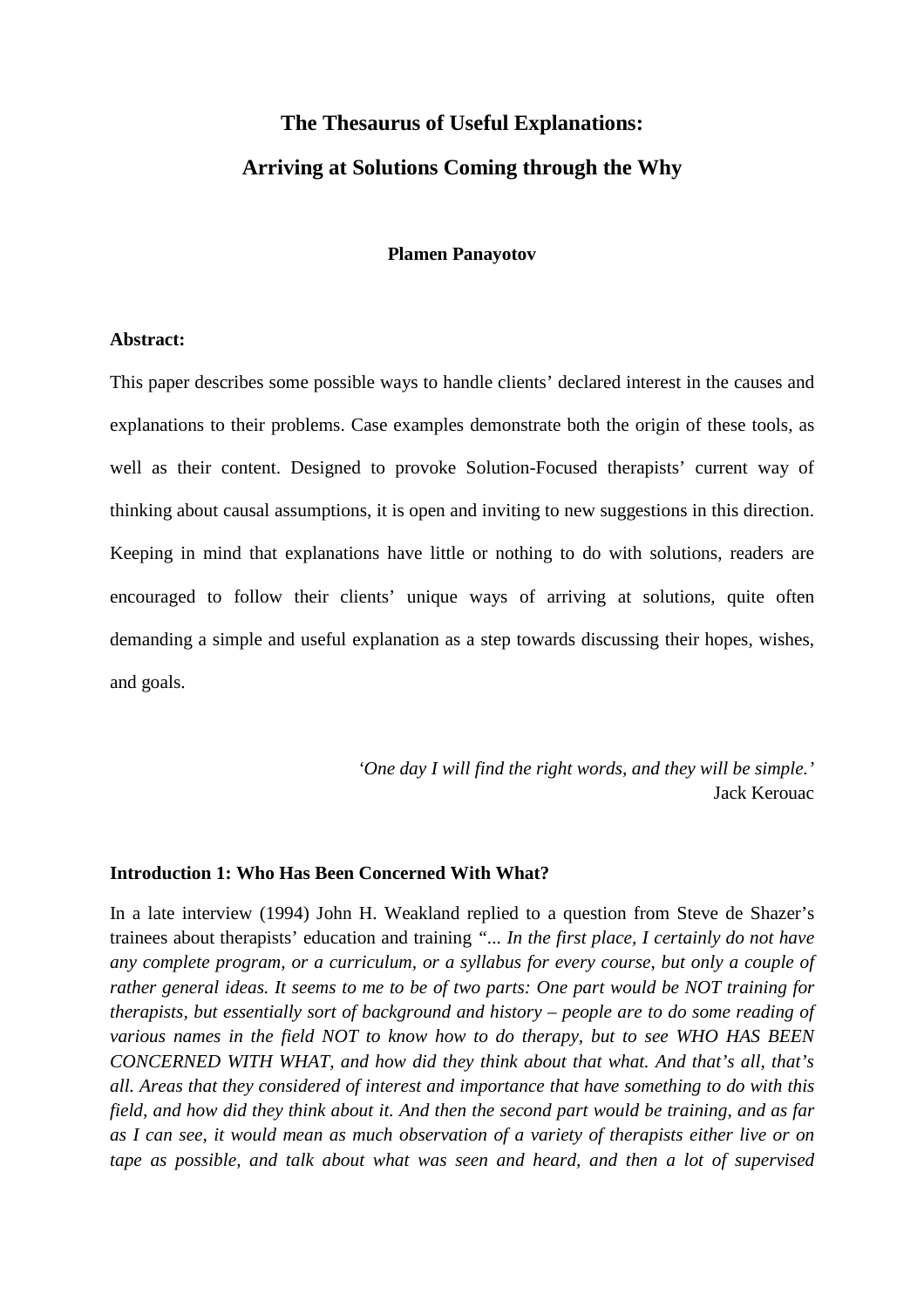*practice with a therapist whose style and approach makes sense to the individual student. I don't think I would go much beyond that."* 

Across millennia and cultures a number of people have been concerned with the ways we can use this extremely powerful tool – language – for the benefit of our fellow beings.

Many felt that language contains unnecessary, useless, and even harmful elements, and have wondered respectively what these might be, in order to 'shave them away', thus trying to simplify and improve the use of language.

## **Introduction 2: The Heritage of Language Razors**

*"Entities are not to be multiplied beyond necessity."*  William of Ockham

This 'Razor' shaves away unnecessary assumptions, and is very valuable in therapy. Simpler explanations are usually better than more complex ones.

One of the builders of Solution-Focused Brief Therapy, Steve de Shazer, however, was quite dissatisfied with the use of the Ockham's Razor in therapy. He took a couple of steps forward, the first one being Ludwig Wittgenstein's idea that we should free language of any explanations at all (including the simplest), leaving only descriptions lead us towards meaningful and useful language games.

*'We must do away with all explanations, and descriptions alone must take their place.'*  Ludwig Wittgenstein

The second step that Steve de Shazer made was getting rid not only of all explanations, but also of some descriptions – these of problems.

> *'You do not need to know what a problem is in order to solve it.'*  Steve de Shazer

Following this de Shazer's Razor, most Solution-Focused therapists have acquired the habit of avoiding clients' concerns about the possible causes to their conditions and complaints. Traditionally whenever the 'why' question appears in a therapeutic conversation, it is ignored in ways similar to Insoo Kim Berg's approach to such instances: '*We are going to come back to this later...*' with this 'later' never coming to the scene. Some therapists may even experience negative reactions to these situations, that we may jokingly call causo-phobia, or why-allergy. In most instances, the 'orthodox' Solution-Focused way today is to follow Wittgenstein and de Shazer instead of the client. That is how any therapist's direct dealing with the 'why' can be seen as a kind of heresy to this approach.

Only one other 'Razor' cuts even deeper into language – the Diamond That Cuts Though Illusion, i.e. the Buddhist idea that all signs share an ultimate signless nature, and going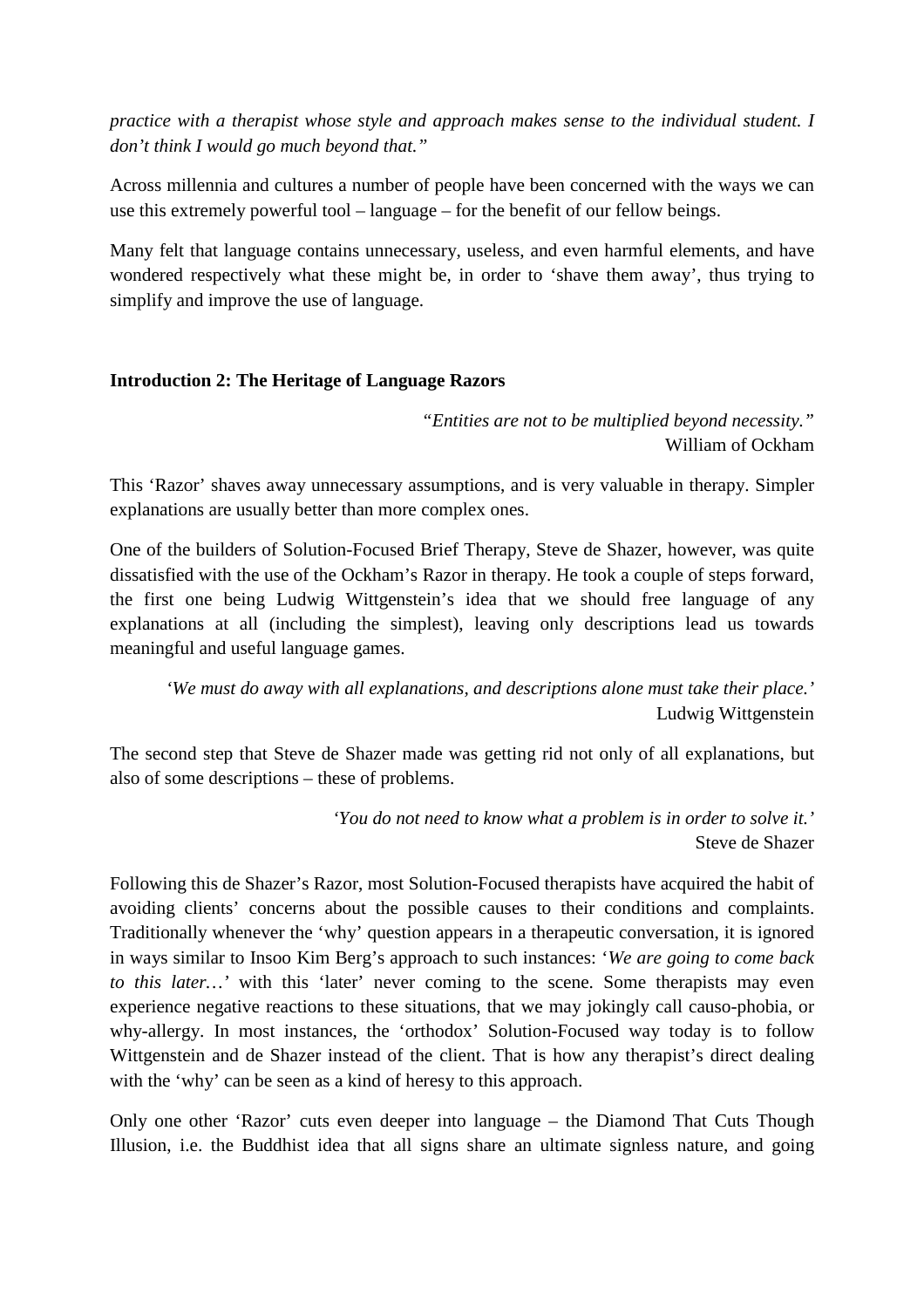beyond illusion requires getting rid of not only all explanations as well as descriptions, but also of any verbal language at all.

The picture below tries to show: William of Ockham, Ludwig Wittgenstein of Vienna, Steve de Shazer of Milwaukee, and Siddhartha of Shakya and their Razors, 'shaving away' everything to the left, and preserving what remains to the right:



Besides the above, many other 'razors' have been designed in human history, like Darwin's Evolutionary 'cut off' of divine interference in life development; or Freud's 'shave away' of the illusion we are as reasonable as we think we are; etc., but they are used outside the usual content of therapeutic conversations, and so shall not be dealt with here.

# **Introduction 3**: **Where Does the Client Want to Go Now?**

One of the basic tools used in Simple Therapy is the Opening Question: *'You know, my job is to ask questions, and they need to be as useful as possible, in this case for you, so… what do you think is the most useful question you can possibly hear from me now?'* 

After the usual initial moment of confusion, and quite often laughing or smiling after that, roughly one third of clients start formulating questions for themselves and giving answers to these. This forms the Highway to Solutions – in usually several turns of the Client's Question – Client's Answer Therapeutic Wheel a solution picture is described and then acted upon by them. About another third reply with *'I don't know'*, and this is an implicit invitation for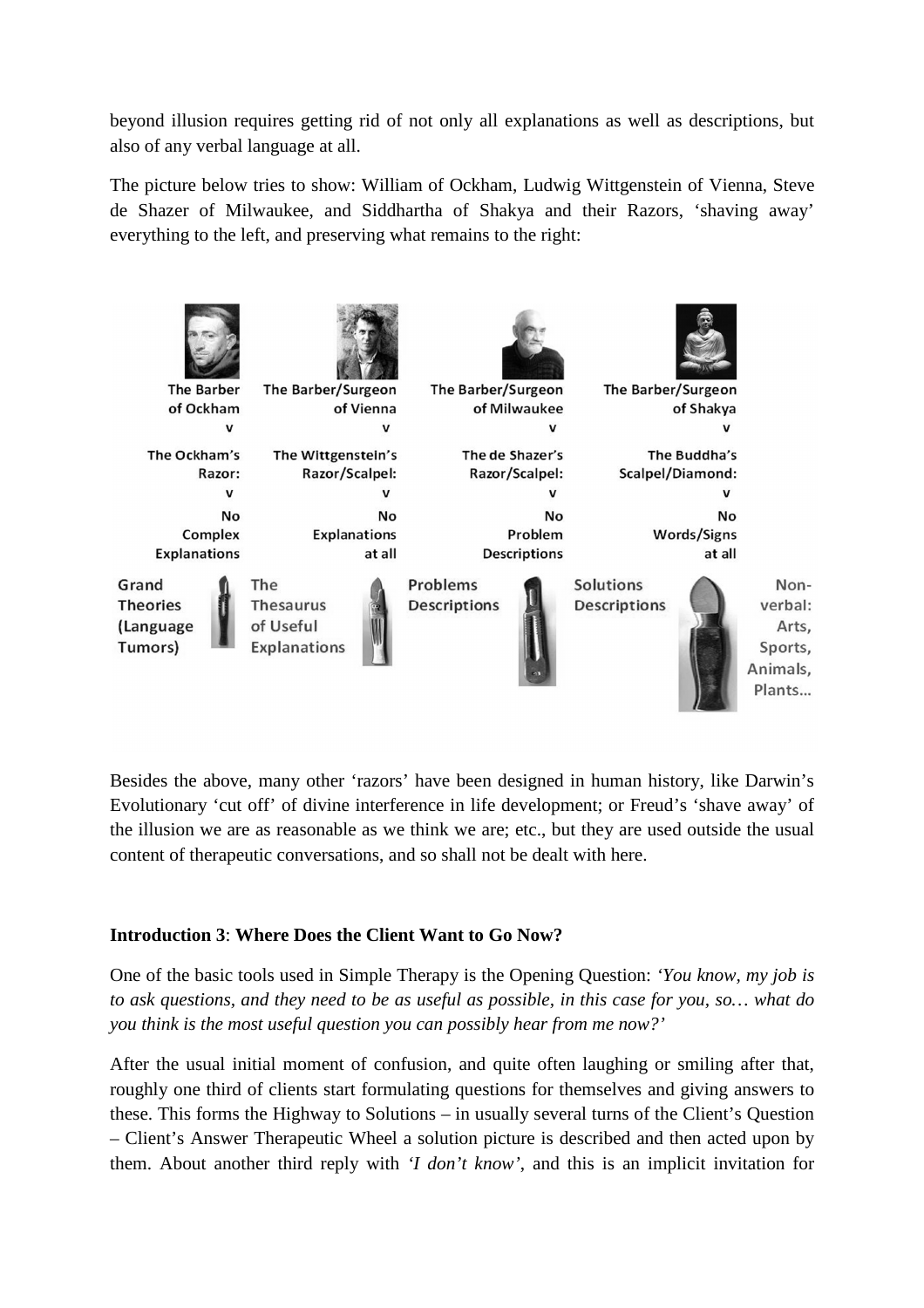therapists to do their job, i.e. to use their therapeutic tools. The remaining third of clients state some variation of a *'why'* question, trying to understand (before doing anything else) what the causes to their problems/complaints are.

Then the usual Simple Therapist's reaction is to guide the client in his/her search for explanations by asking a variation of *'So, what do you think is the simplest possible and mostly useful explanation to your problem?'* 

The rationale behind this question is:

Solution-Focused therapists assume they are not experts on the CONTENT of clients' lives, but they need to be experts on the PROCESS of constructing useful conversations. So, they have to be aware of how to practically use the Ockam's Razor. That is why clients are asked neither about ANY explanation coming to their minds, nor about OTHERS' (including Freud's, Jung's, Pavlov's, Selye's, Maslow's, etc.) explanations, but about THEIR OWN, SIMPLE, AND USEFUL explanations.

Over the years many clients have come up with really amazing, brilliant, and creative answers, and some of them turned out to be useful not only for themselves, but for other clients in similar (and sometimes not similar at all) situations. This is how a collection of clients-created, simple, and useful explanations was formed and gradually grew. This Thesaurus, discussed here, is designed to assist both therapists and clients in this third kind of conversational situations, when clients want to discover why their problems exist, but are unable to find useful answers themselves.

# **Some Case Reports and the Simple Explanations Derived from Them**

# **Case report 1: The Vomiting Girl and the Final Cut of the Ockham's Razor**

*A father brought for consultation his 7-year-old daughter complaining of her vomiting everyday for the last week during the second school lesson.* 

*When the therapist tried to orient the conversation towards possible exceptions from the problem, girl's strenghts, etc., the father became very upset and refused answering his questions.* 

*He declared he has some kind of 'analytical approach', so he refused to talk about anything else but "the cause for her condition, as we can only handle the situation if we know why this happens".* 

*At his point in the session the therapist had no idea what to do, so he decided to follow the client, and asked the usually avoided in SFBT 'why' question:* 

*- Okay, what do you think is the cause of this problem ?* 

*- I think that her teacher in writing is to blame. My daughter has never been physically punished, and this teacher hit her on the head with her massive golden ring when she was not*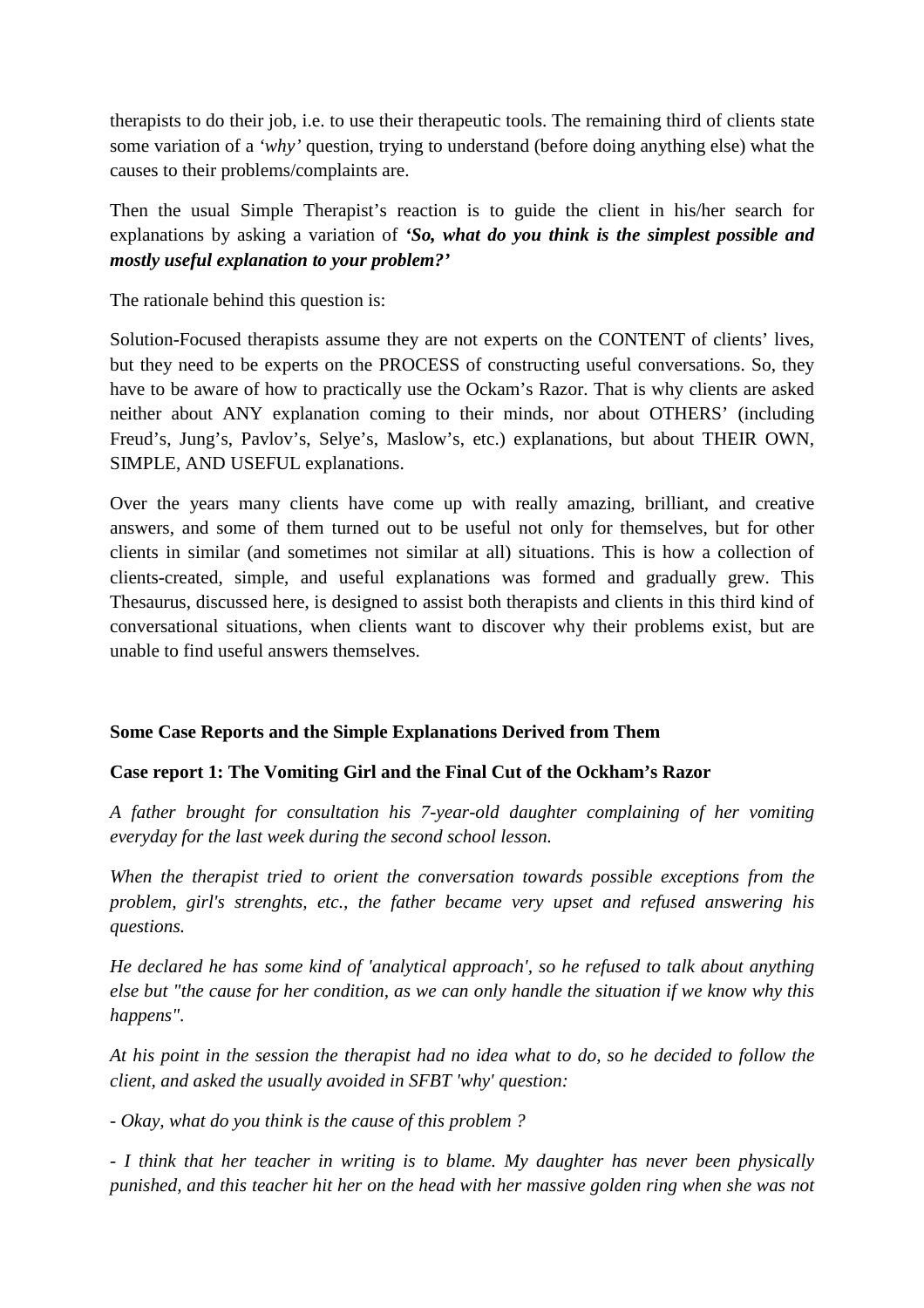*doing some task, so the child reacts to this aggression by vomiting, i.e. refusing to accept such a crude attitude. Maybe we need to change the school she goes to.* 

*- Okay, and what does the teacher think about this ?* 

*- Well, she says my wife gives the child too many antibiotics on necessary and unnecessary occasions, so she vomits as a side reaction to the drugs...* 

*- And what does your wife say ?* 

*- She is sure my parents are to blame, as we were out of town for a couple of weeks, they looked after the child at that time, and the problem started right after we came back...* 

*- And what do your parents say ?* 

*- They think my wife is feeding the child with unsuitable for her age and inappropriate food, and her stomach doesn't accept it.* 

*The therapist asked the girl:* 

*- Your father thinks it is important to know the cause of this, do you have any idea about it?* 

*The father looked shocked by the idea that the little girl might have something to say on the issue, so quite intrigued he also asked:* 

*- Yes, what do you think ?* 

*The girl thought for some time, and replied:* 

*- Well, I think the first time it happened by chance...* 

*- By chance ?! - the father said - And what about the other times after ?* 

*- Maybe it became a habit of mine.* 

*…* 

*- So, what are we going to do about it? – the father asked.* 

*- Well, if my mother doesn't give me breakfast for a week, I shall have nothing to vomit, so the habit will go away.* 

*The therapist said to the father:* 

*- I promise to you that absolutely nothing bad will happen to your daughter if she has no breakfast for a week, eating all her other daily meals. Do you think your wife will agree to this?* 

*- Yes, if you say so – the father replied.* 

*- Okay, I say so.*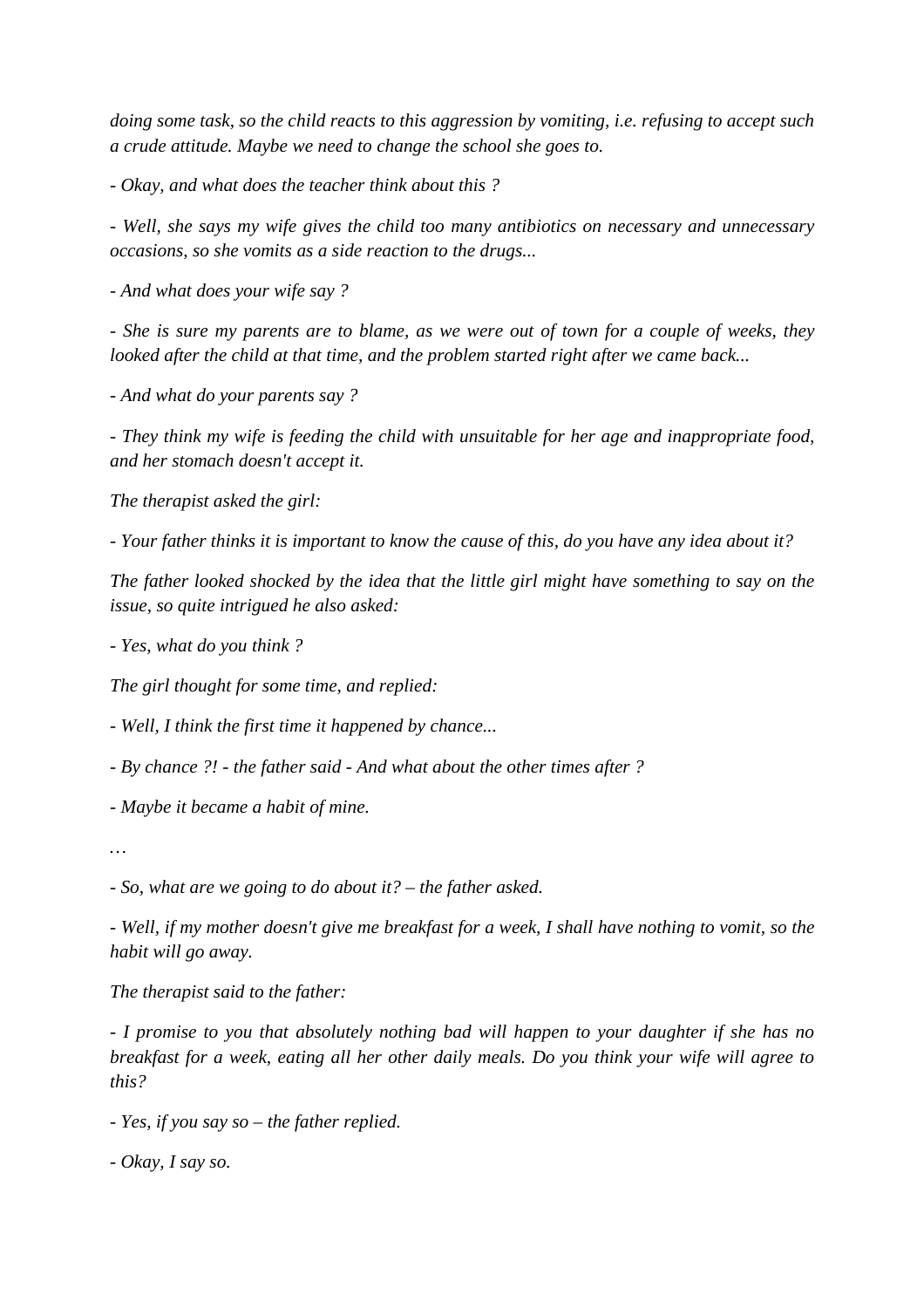*After this session they never showed up again.* 

*The therapist happened to meet the father in the street a couple of months later, and he said they didn't call again, as 'after three no-breakfast days', on the next Thursday the girl wanted to have her morning meal again. The problem was all gone.* 

## **The Confirmation**

Upon hearing the above story, a father said:

*- Yes, it is exactly what happened to us, too. When our daughter was three, she didn't sleep one night, and then this became a habit of the whole family for the next four years. We tried many and different therapies, but they all failed. She continued screaming and walking around nightly, and we gave up trying to do anything about it. Then, at the age of seven, she just fell asleep one night, and this became a new habit of us all. We sleep quite well for the last couple of years now.* 

This gave rise to a very simple explanation to both problems and solutions, that was called the Final Cut of the Ockham's Razor: *Everything Happens First, and then Becomes a Habit*. This simple and non-judgmental explanation can usefully explain many human problems as well as solutions: wet/dry beds; drinking/abstinence; hearing voices/not hearing them; vomiting/not vomiting; insomnia/sleeping well; running away from school/going there; depression/well-being; obsessions/none of them; It accuses no one of anything, and opens the road to solutions by pointing out that all these problems are mere habits, that can be replaced by other habits, or at least can be modified, and eventually overcome.

## **Case report 2: The Carpenter and His Energy**

*- You know, my job is to ask questions, and they have to be as useful as possible for the people I meet, in this case for you. So, what do you think is the most useful question I can ask you right now?* 

*The client laughed a lot, and then after a silence of thinking he replied:* 

*- I have to know why this happens to me.* 

*- Okay, what do you think about it?* 

*- Well, maybe it is accumulated stress, I guess. From my parents, the clients, the bank, the crisis, I have no girlfriend, …* 

*- Accumulated…* 

*- Yes, you know, when you are at a funeral, for example, the energy there piles up in you…* 

- *Accumulated energy?*
- *Yes, energy!*

*- …*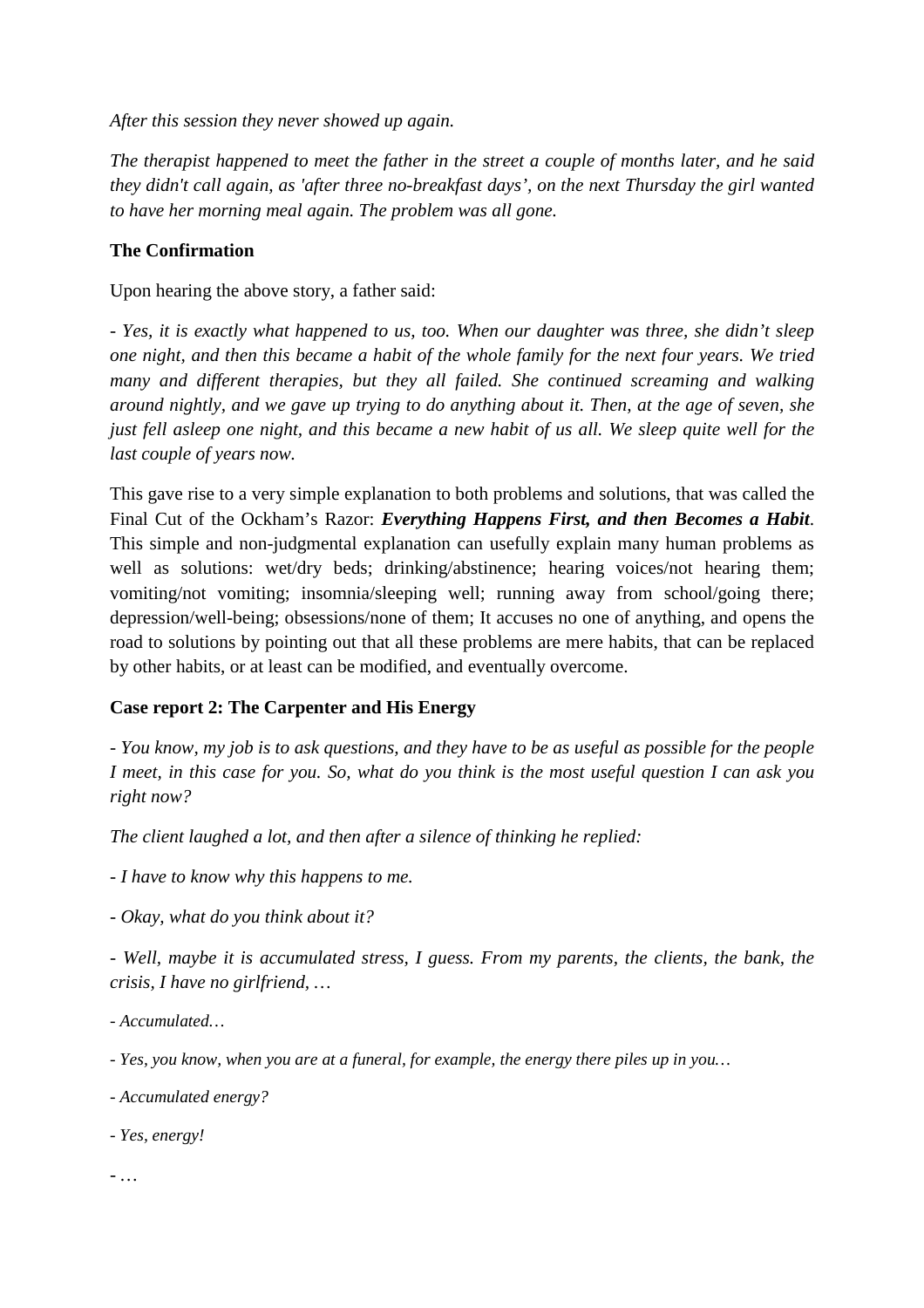*- … Maybe I just have to organize my energy differently. You know, for years I've been thinking about jogging and walking along a two-kilometers-long path that runs right by my home, but I never found the time and energy to do that after work. And now I realized that I have to do this walking early in the morning, before anything else I do that day!* 

Some clients may benefit from 'explaining' their symptoms/complaints as manifestations of misdirected energy. Then the solution obviously involves redirecting their energy in some other, more benevolent and useful way.

## **Case report 3: Because I Am Alive!**

*- I want to know why I get these panic attacks.* 

*- So, what do you think, why do you get these panic attacks?* 

*- Well… maybe because I am alive! When I die, I'll have no panic, no aches, no short breaths, nor anything else, do I?* 

*- Yes, you'll have none of these. Dead people don't complain of panic, aches, short breaths, anything, I agree. Only living people have all these complaints.* 

Therapists need to be very careful in using this 'explanation', as it carries a possible misunderstanding – it may be perceived by some clients as disrespectful or unserious.

## **Case report 4: Because He Loves Me**

*A gypsy woman in her mid-40-ies was attacked by her jealous husband who hit her with a knife seventeen times on many parts of her body. The accident took place in a taxi-cab, and she survived it due to the lack of space there (so he was unable to swing his knife better), and the thick winter clothes she wore.* 

*In court the forensic surgeon stated, that the victim escaped death by pure chance, with one of the cuts penetrating her pericardium, but only touching the myocardium of her heart. When the judge gave the word to the victim of the attack, she said:* 

*- Your Honor, I know you will sentence my husband to jail for attempted murder, which is a serious crime by your law. I will not bring civil charges against him. The only thing I beg you for, is give him the shortest sentence permitted by the law, and I know he will behave as best as possible in jail, so he gets out even sooner, as I need him to help me with our four kids, and the two kids of my sister, who left the country a couple of years ago.* 

*- What are you saying? Did his brothers frighten you, or did they force you to say this?* 

- *No, his brothers have nothing to do here, this is what I want, and I stand to my word.*
- *Did they pay to you? How much money did they give you?*
- *No, no money is involved here! I tell you what I want!*
- *But he almost killed you?!*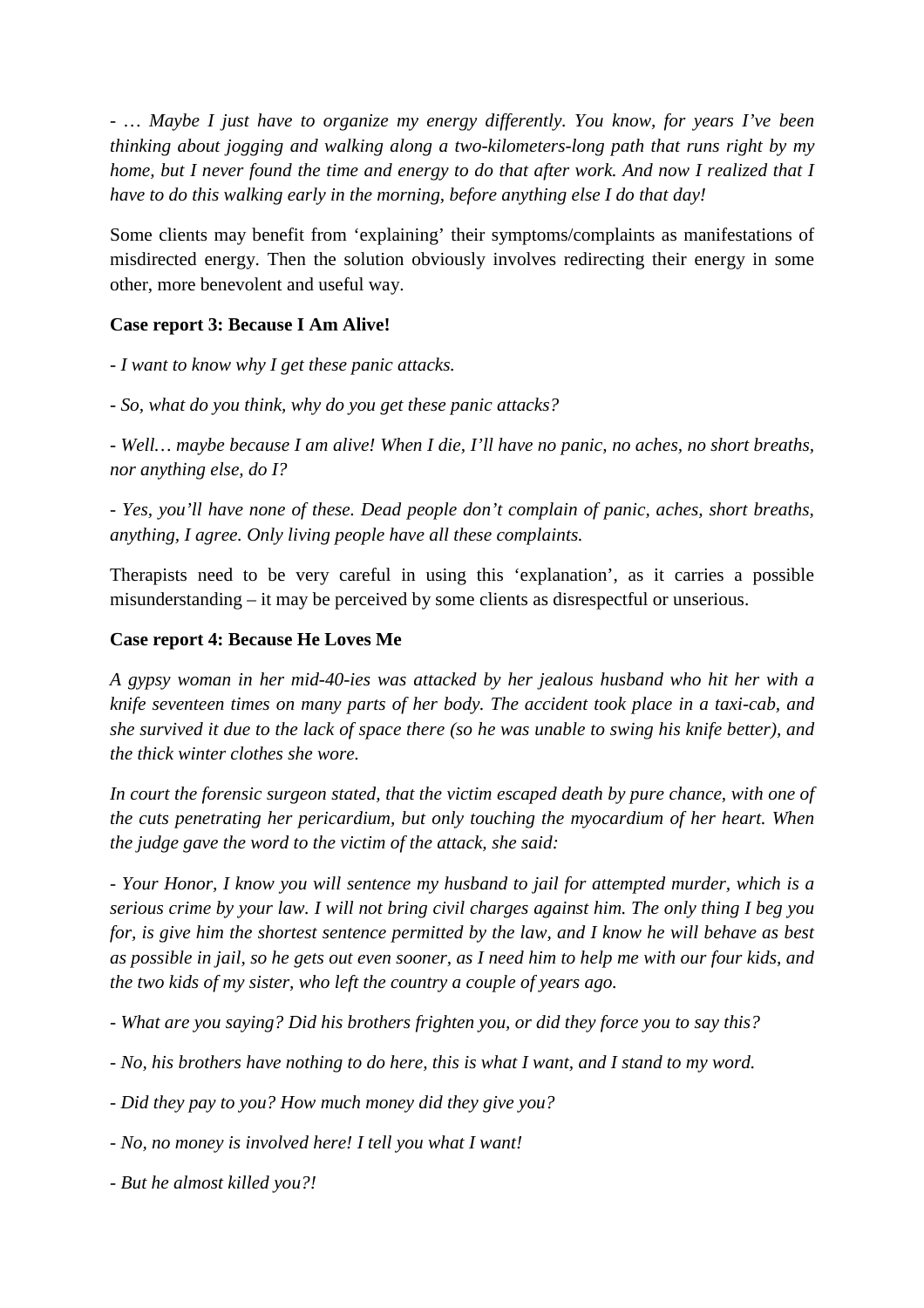*- Yes, your Honor, because he loves me.* 

No solutions whatsoever were talked about in this case (and there could hardly be any), yet this lady managed to keep her family together using a simple explanation. Hopefully no one in the world should be loved in this way, but anytime a couple/family is engaged in conflict, we can use this explanation: '*It is obvious that you love each other, and sometimes the fire of love can get out of control… so this is all you need – keeping your love under control!'*

The lesson this woman taught us is that the opposite of love is not anger or hatred, but indifference.

**Case report 5: Because I Say So** (as retold by Georgeta Tudor in personal communication, Bucharest 2015)

*Bogdan Ion, a Romanian therapist, worked with a male client, who was redecorating his house for a long time and as he finished one thing, he was noticing that something else needed to be done, and this went on and on. And from one moment on the task became an endless one.* 

*One day, some friends came to visit him and they noticed how much work is sill needed. In that instant, the man understood something and he told them: 'No, it is done!' They insisted by showing him what he yet has to do, and that the house still needs a lot of things to repair. The man said:* 

*- It is done! I am telling you, it is done BECAUSE I SAY IT IS DONE!* 

…

Why are we happy/unhappy? Because we say so!

Why do we have/do not have problems? Because of exactly the same reason!

Whenever clients are language-conscious and sensitive, this 'explanation' can help them reframe (sometimes quite radically) their situation.

# **Repetitorium**

For the time being, the Thesaurus of Useful Explanations contains five simple, clientssuggested, non-accusing, and (most importantly) useful explanations to a wide range of human problems:

- It happened first, and then became a habit;
- It is one's energy;
- Because one is alive;
- Because two love each other;
- Because one says so.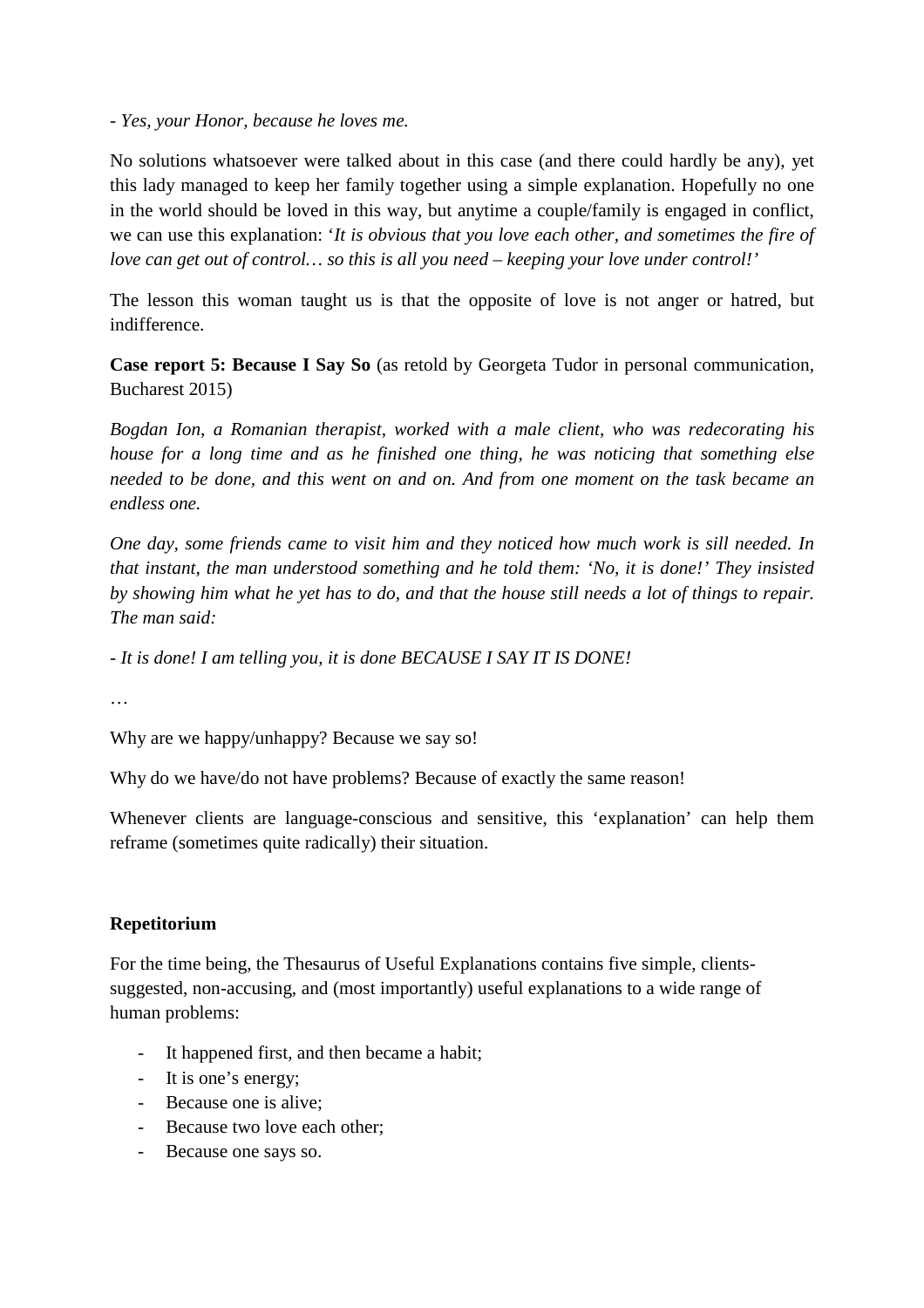## **Discussion**

Steve de Shazer used to define SFBT as 'just a toolbox'. This definition is particularly useful for the search of new tools that can be added to the toolbox.

The Thesaurus is one such set of tools. Just as we can rely on a bunch of questions, found to be useful in diverse contexts, now we can also bravely face the clients who are interested in the causes to their difficulties.

Wittgenstein's idea that we need to do away with all explanations and only descriptions should take their place is widely accepted by many SF practitioners around the world, but it may increase many clients' uncertainties. As Masserman pointed out, *'The clinical relevance of the Uncertainty Principle is that all therapy (Greek—therapeien, service) is effective only insofar as it increases the recipient's confidence as to his physical well-being, alleviates his concerns about his interpersonal securities and fosters comforting the philosophic beliefs.'*  Many clients feel interpersonal security with their therapists when the later agree to discuss causal issues with them, and that comforts their philosophic beliefs, usually very different from Wittgenstein's beliefs.

What we need to keep in mind is that we ask about simple causes to clients' problems not because we are interested in them, but only because this particular client has chosen to go in the 'why' direction for a while. Taking them seriously (Steve de Shazer & John Weakland, 1994) requires interest from the therapist about the possible causes to the problem, if and when the client is interested in that. When satisfied with a useful explanation, clients usually change the direction of the conversation, and start being interested in solutions instead.

Sometimes all it takes to help clients go beyond their search for causes is to follow them for a while in Causes-land. Just spending some Time in a search for explanations, even without reaching them, may happen to be enough. Their usual reaction is to follow therapists in Solutions-land:

> *'I will follow you, will you follow me… I will stay with you, will you stay with me?'*  Michael Rutherford, Phil Collins, Tony Banks

As Insoo Kim Berg put it '*it makes common sense to me that if I listen to clients, they listen to me in response; if I respect clients, they respect me back'* (personal communication, 1994)

So when we follow clients in their search for causes and explanations, they usually respond by following us in our search for solutions.

> *"Reason obeys itself; and ignorance submits to whatever is dictated to it"*  Thomas Paine

Following Paine, we can say that clients have their reasons to ask at one time or another why something happens to them, and the not-knowing or ignorant therapist submits to whatever he is dictated by them to do.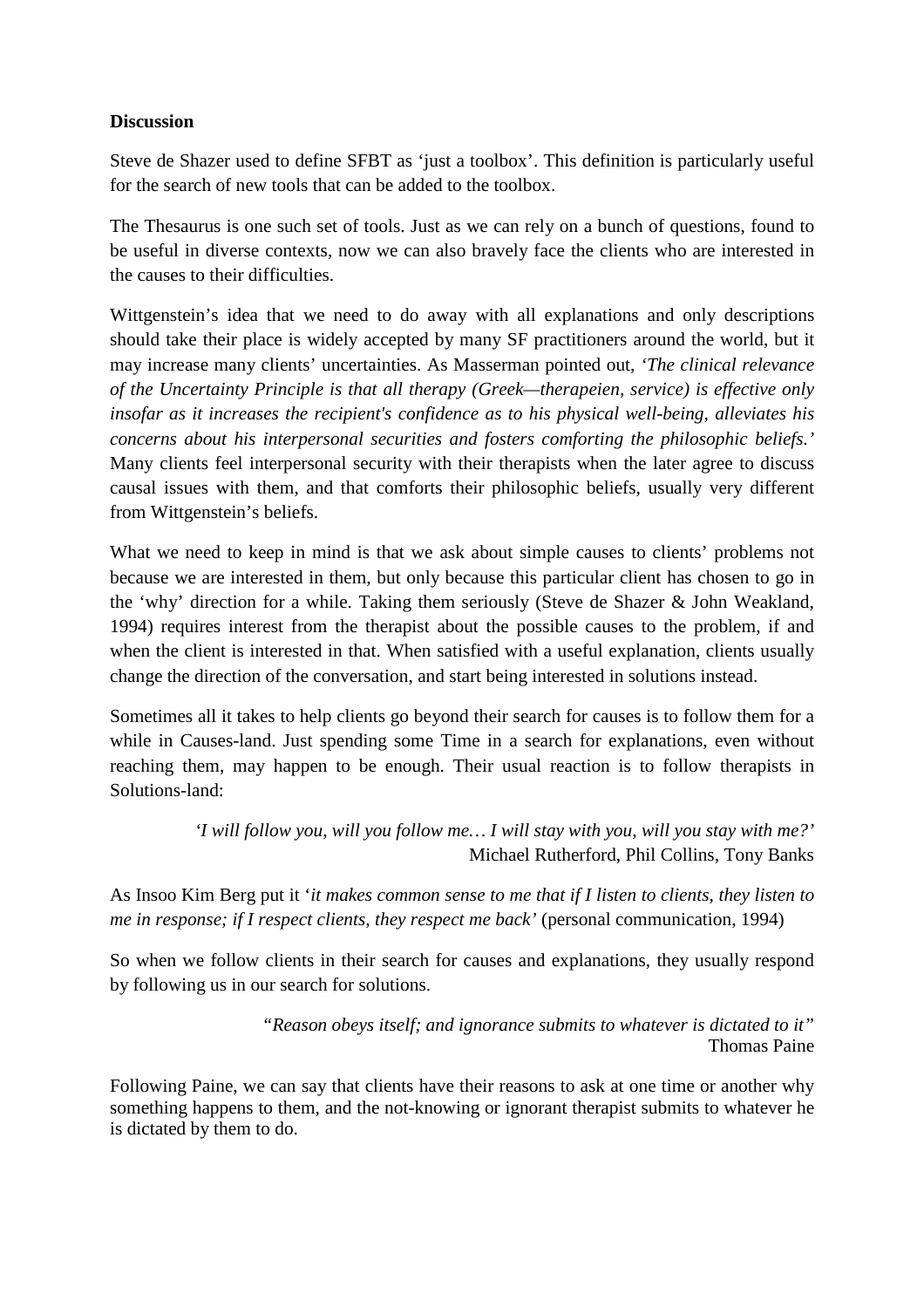This, however, is only partially so. While maintaining his not-knowing position about the CONTENT of the conversation, the simple therapist remains an expert on its PROCESS.

Reminder: Being such expert requires that BEFORE using any of the explanations mentioned above, the therapist needs to ask *'Okay, you want to know why your problem exists. So, what do you think is the simplest and most useful explanation to it?'* 

If and when clients come up with a useful explanation themselves, the therapist just forgets about this Thesaurus. The process is identical to the way the Opening Question is used: therapist's questions are asked only if and when clients are unable or unwilling to state their own ones.

#### **Conclusion**

Whenever a client is ready to follow the therapist's search for solutions, we can use the traditional SFBT tools, and co-create with her the desired miracle picture, sometimes even not-knowing anything about the problem.

When clients want to talk about their problem/situation in detail, we rely on Wittgenstein's Razor, and follow their problems' descriptions in the MRI style, until a solution is found.

If clients want, however, to know before and above all why their problem exists, and we want to save them from entering the useless Grand Theories Labyrinth, we can use the Thesaurus of Useful Explanations, thus helping them go beyond the 'why', and then enter Solutions-Land at a later moment.

Whenever a client refuses/is unable to use verbal language, we put to work the Diamond scalpel of Siddhartha Gautama and try to help him/her in non-verbal ways – by using music, fine arts, animals, dance, sports, plants, etc.

Now it is the time for you, dear reader, to listen to your clients for other simple explanations they propose, that can be added to this Thesaurus. For a tool to be put there, it needs to be:

- 1. Client-proposed (in one way or another);
- 2. Non-accusing of anyone for anything;
- 3. Simple enough to be
- 4. Useful for the client who proposed it;
- 5. And can be used with other clients in similar situations for their own benefit.

Good Luck!

## **References**

Anderson, H., Goolishian, H. (1992). The client is the expert: A not-knowing approach to therapy. In McNamee, S., Gergen, K. (Eds.) *Social Construction and the Therapeutic Process.* Newbury Park, CA: Sage.